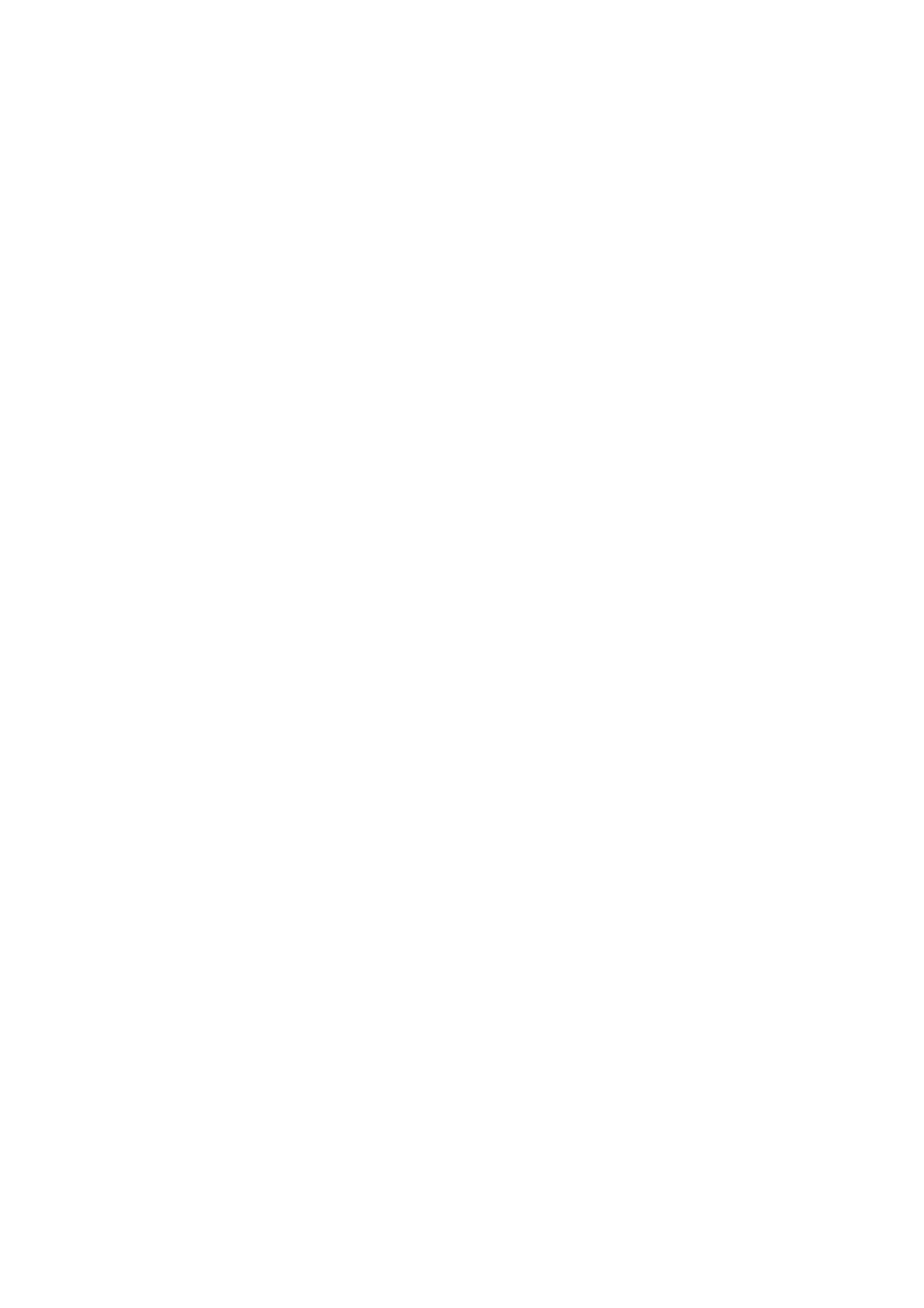This booklet on writing expectations for Shirley Infant School is designed to be both a guide to support you when working with your child and to inform you of their progress.

We have set out key markers of progress for the end of each year group and the next steps beyond Year 2. The statements are organised around word, sentence, text and handwriting skills.

You will note when reading the success criteria or 'I can …' statements at the head of each piece of writing in your child's writing book that they all relate to these generic targets. The end of year expectations, read in conjunction with the success criteria will give you a good guide as to your child's progress with their writing.

These expectations are intended as a guide only and reflect where many Shirley Infant children will be working by the end of each year. Please note that children make overall progress in writing at very different rates and against each skill base e.g. they may make faster progress with their use of descriptive language than their handwriting for a period.

Reflecting on these statements it is clear that progress in writing is very closely linked to both reading ability and an interest in reading. A regular reader develops an expansive knowledge of not just different genres, texts and sentence structure but a range of vocabulary and a manipulation of language. Reading and motivating your child to read a range of books will have a huge impact on their writing.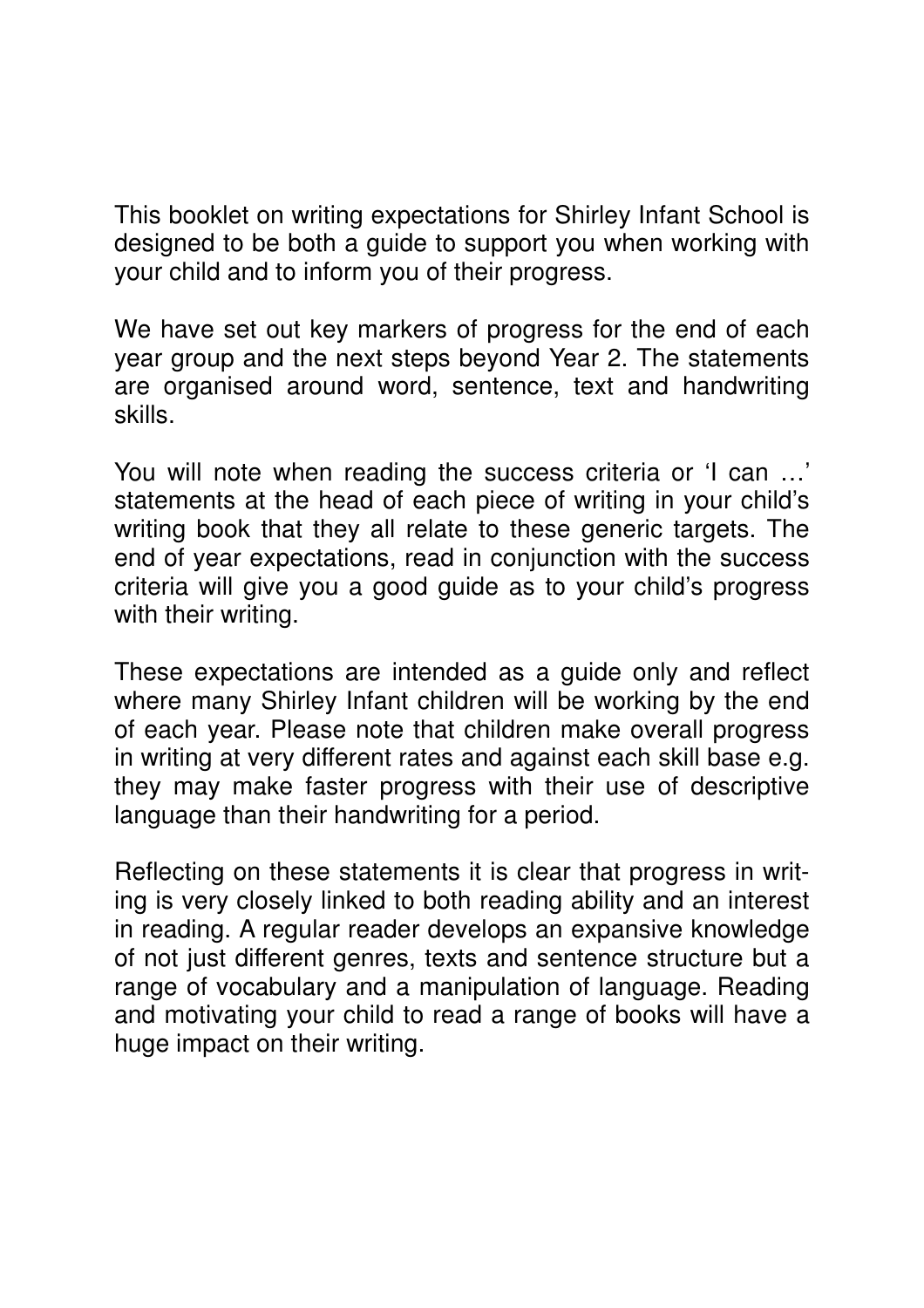## **At the end of Year R many children can be expected to:**

- Use their phonic knowledge to write words in ways which match their spoken sounds
- Write using recognisable letters, simple words and phrases
- Compose a sentence orally and attempt to write short sentences in a context to convey meaning
- Begin to write in different forms; e.g. lists, captions, simple stories
- Spell some CV (to, at, in) and CVC ( cat, tip) words correctly and other words that are phonetically plausible
- Sometimes use full stops to mark the end of a line rather than a sentence
- Writing is orientated correctly, top to bottom, left to right
- Produce some correctly formed letters, but perhaps inconsistent in size
- Use spacing between words and letters but the spaces may vary
- Writing may need to be mediated to be understood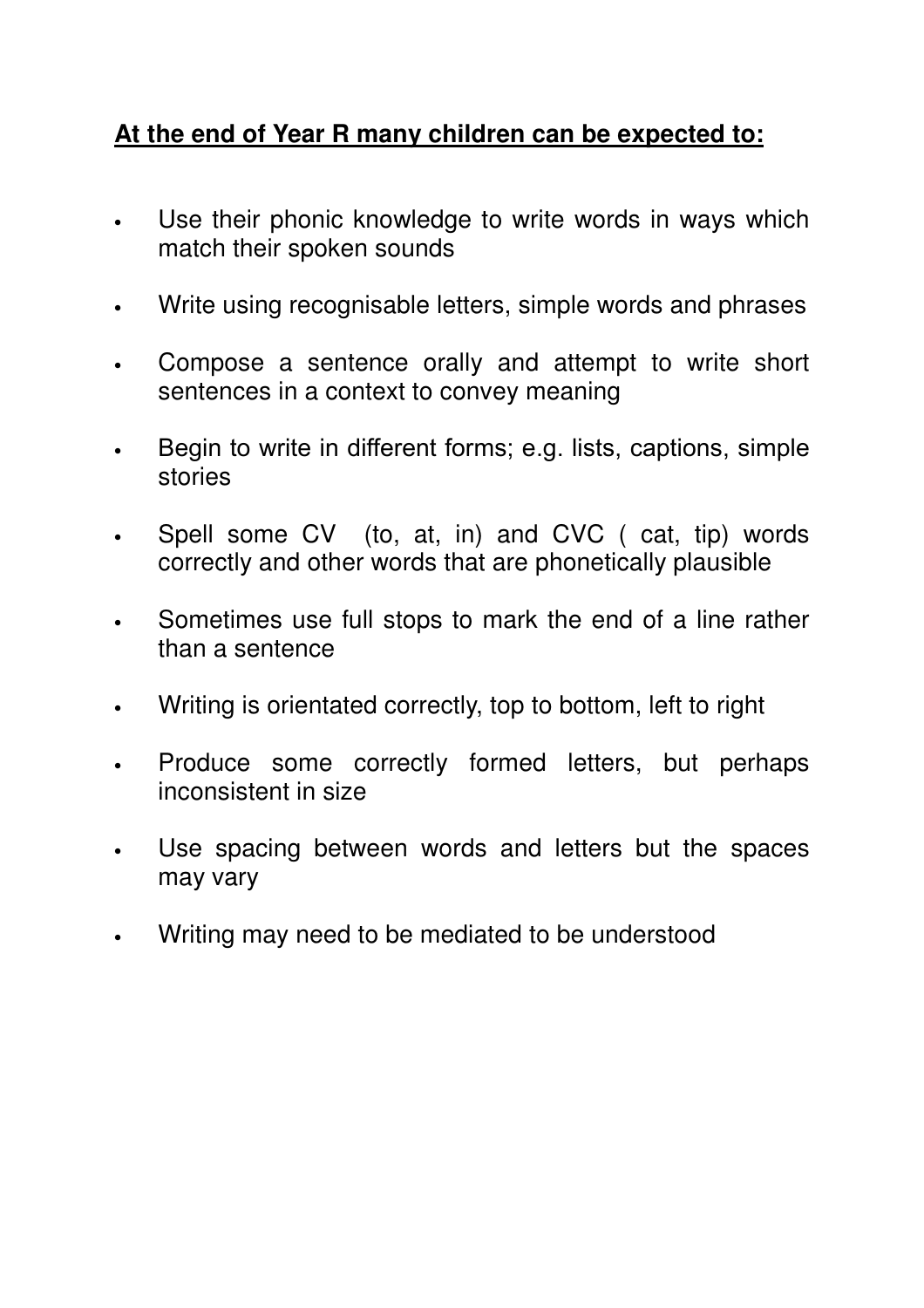## **At the end of Year 1 many children can be expected to:**

- Write simple sentences that make sense and begin to extend and join sentences with 'and', 'but', 'then'
- Write with a purpose and ideas that are usually sequenced appropriately
- Write stories with a beginning, middle and end. Instructions that are in the correct order
- Begin to insert a range of phrases in their writing such as once upon a time, one day and in the end
- Use appropriate vocabulary for the writing genre
- Begin to use interesting descriptive language e.g. for appearance, feelings, characters and settings
- Demarcate some sentences accurately with capital letters and full stops
- Spell simple high frequency words correctly
- Increasingly use their knowledge of phonics and spelling patterns in their writing
- Usually form and orientate their letters correctly with ascenders and descenders distinguished
- Always use finger spaces between words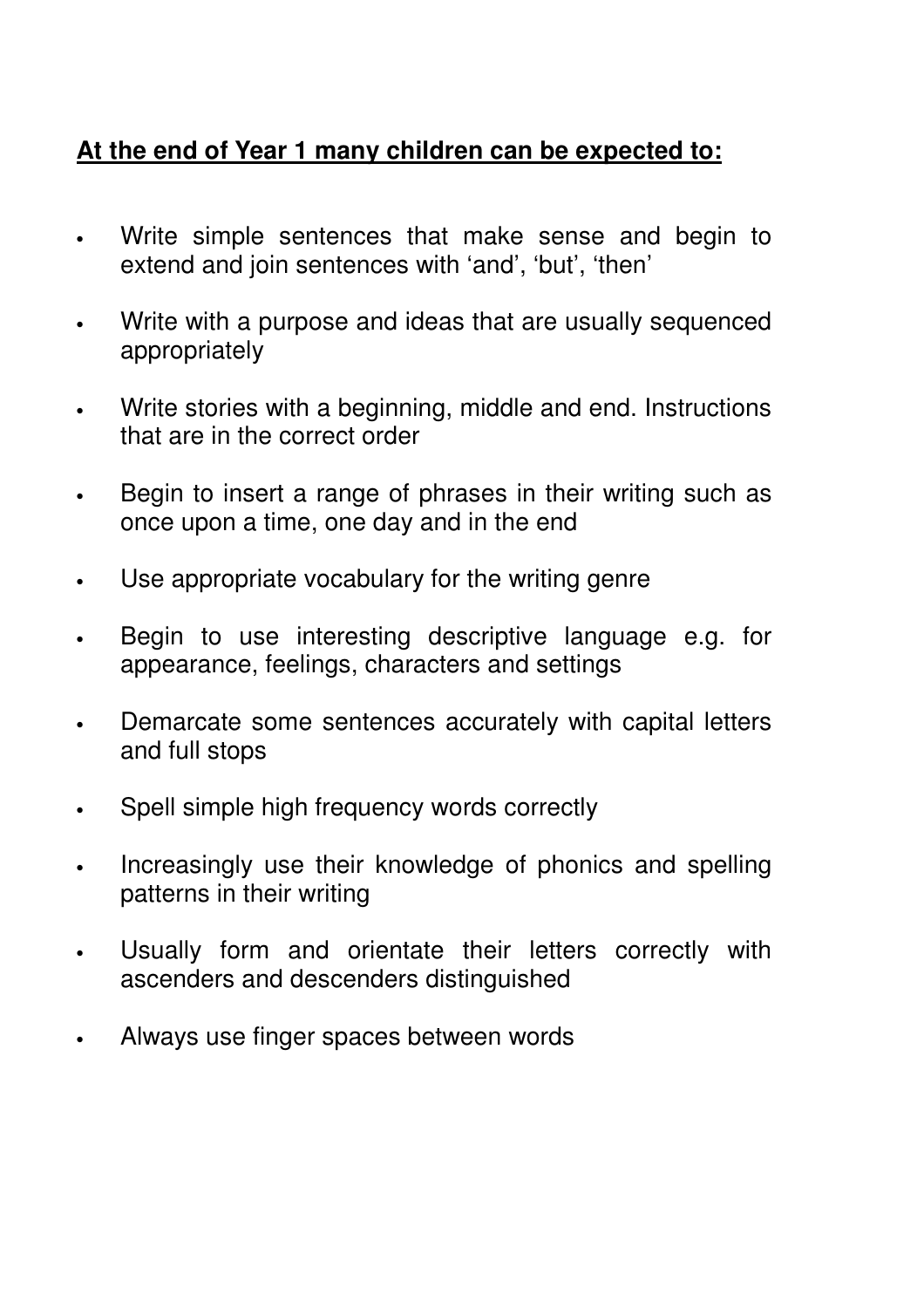## **At the end of Year 2 many children can be expected to:**

- Write with appropriate text features and group related ideas together
- Use detail to engage the reader and vary word choices, including adjectives and nouns, some of which are ambitious
- Use full stops, capital letters and question marks more consistently and begin to experiment with exclamation marks and commas
- Start some sentences in different ways e.g. subject, preposition, pronoun or phrase
- Begin to use time connectives that sequence events such as next, then, before, suddenly, after that
- Use connectives such as but, so and because to extend sentences
- Spell the majority of the high frequency words correctly
- Use their knowledge of phonics and regular spelling patterns in their writing
- Correctly form and orientate most letters and that they are generally neat and regular in size with ascenders and descenders placed appropriately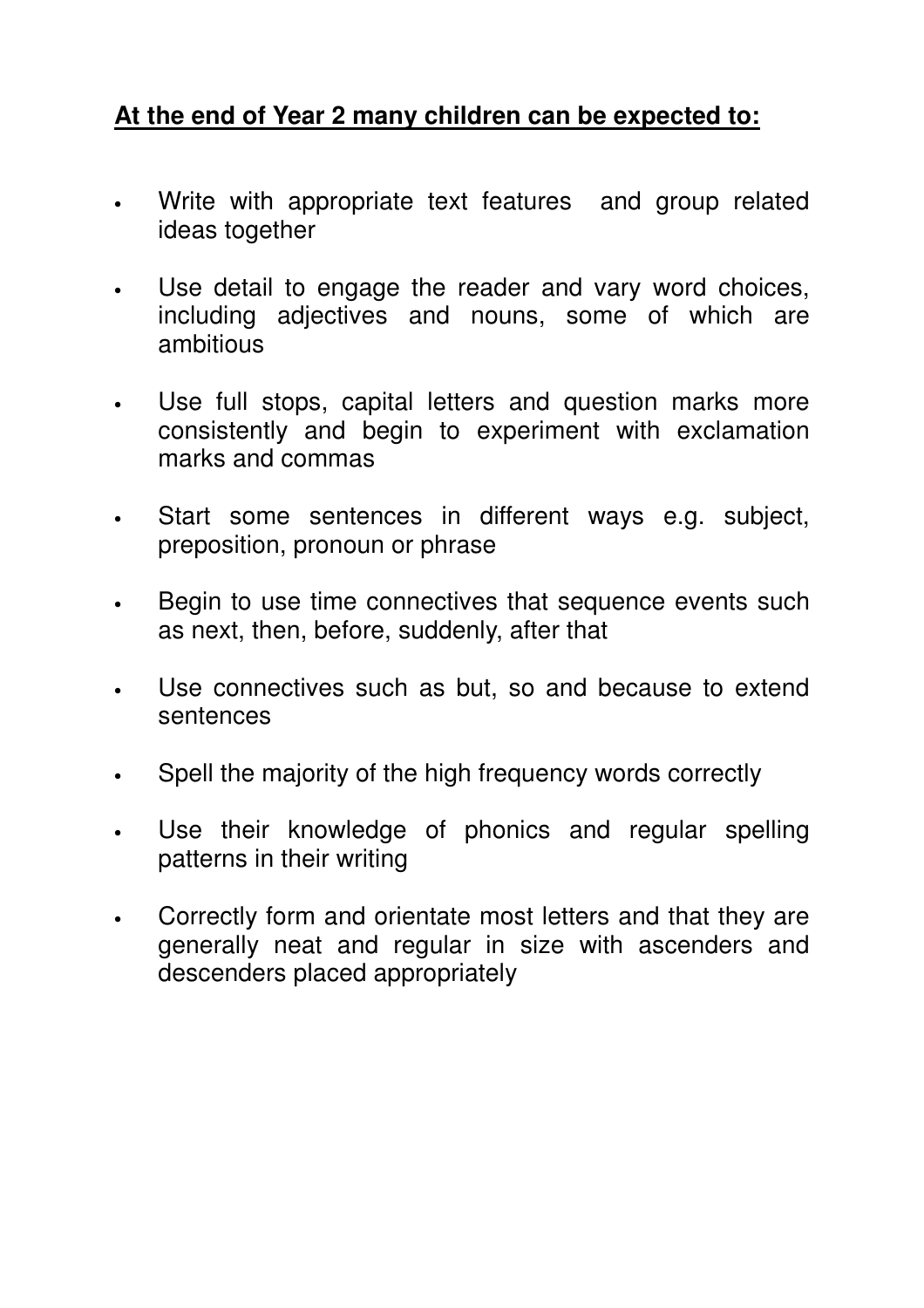## **Many of our Year 2 children are beginning to:**

- Write with a real purpose for an audience
- Develop story structure but this may not be balanced, e.g. long beginnings and sudden endings. Events are increasingly well organised and sequenced
- Start to group related material into short paragraphs
- Use some simple layout features in non-narrative writing
- Write with a blend of simple and compound sentences which are grammatically correct
- Use first and third person consistently
- Use a range of connectives to signal time, e.g. first, next, then, suddenly, after a while, eventually
- Use a wider range of connectives to signal cause/reason, e.g. because, so, when, which
- Add detail through noun phrases and adverbs e.g. golden coins and glistening brightly
- Attempt to engage the reader through detail or word choices, e.g. creates anticipation or uses humour
- Begin to use technical language appropriate to text type
- Narrative includes expanded character/setting descriptions
- Use speech marks where appropriate
- Use an increasing range of verbs and adjectives for impact
- Select nouns to be specific, e.g. Ferrari instead of car
- Can spell high frequency and commonly used words and usually accurate spelling of two syllable words
- Write legibly, usually joined, showing accurate and consistent letter formation